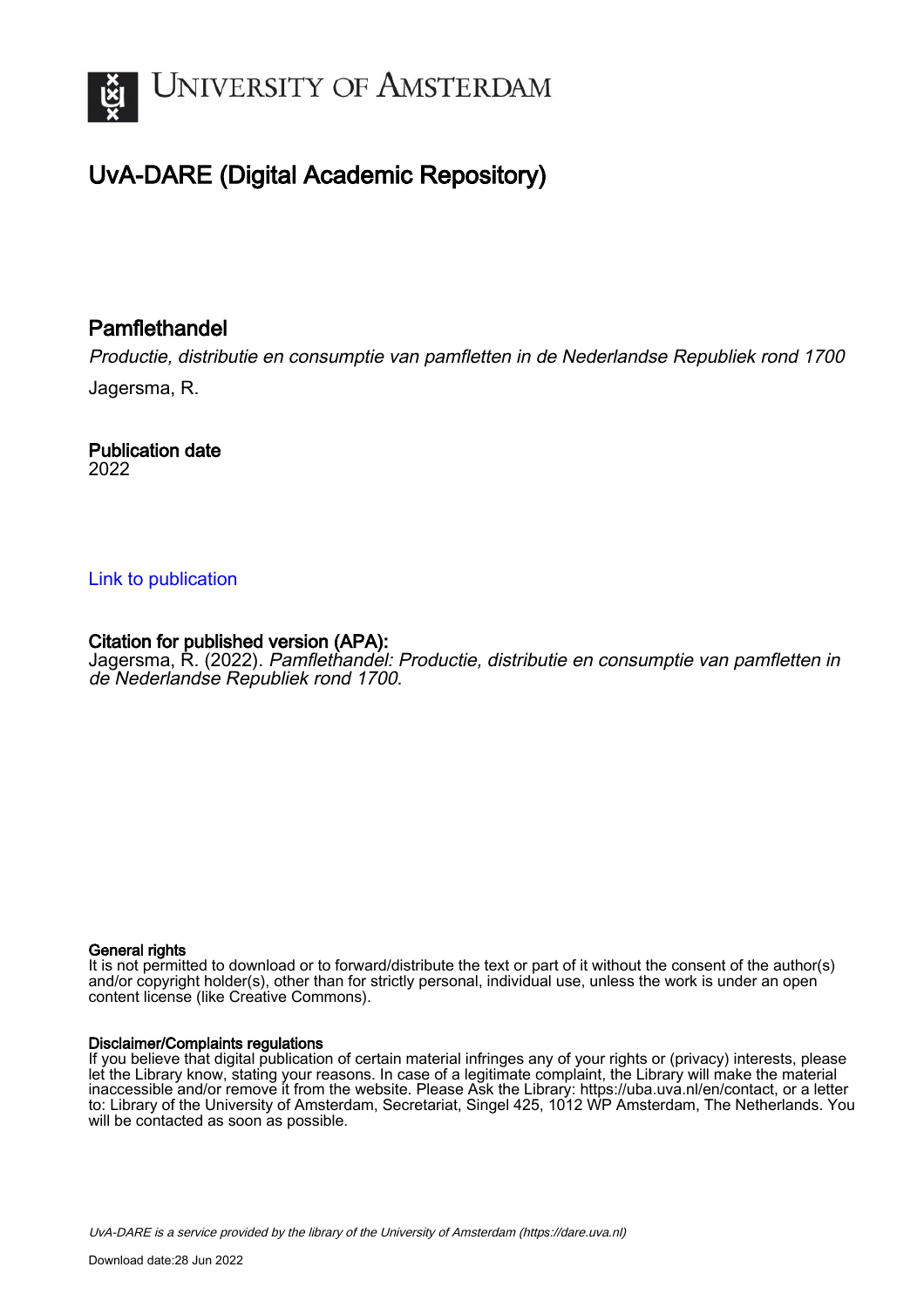Pamflethandel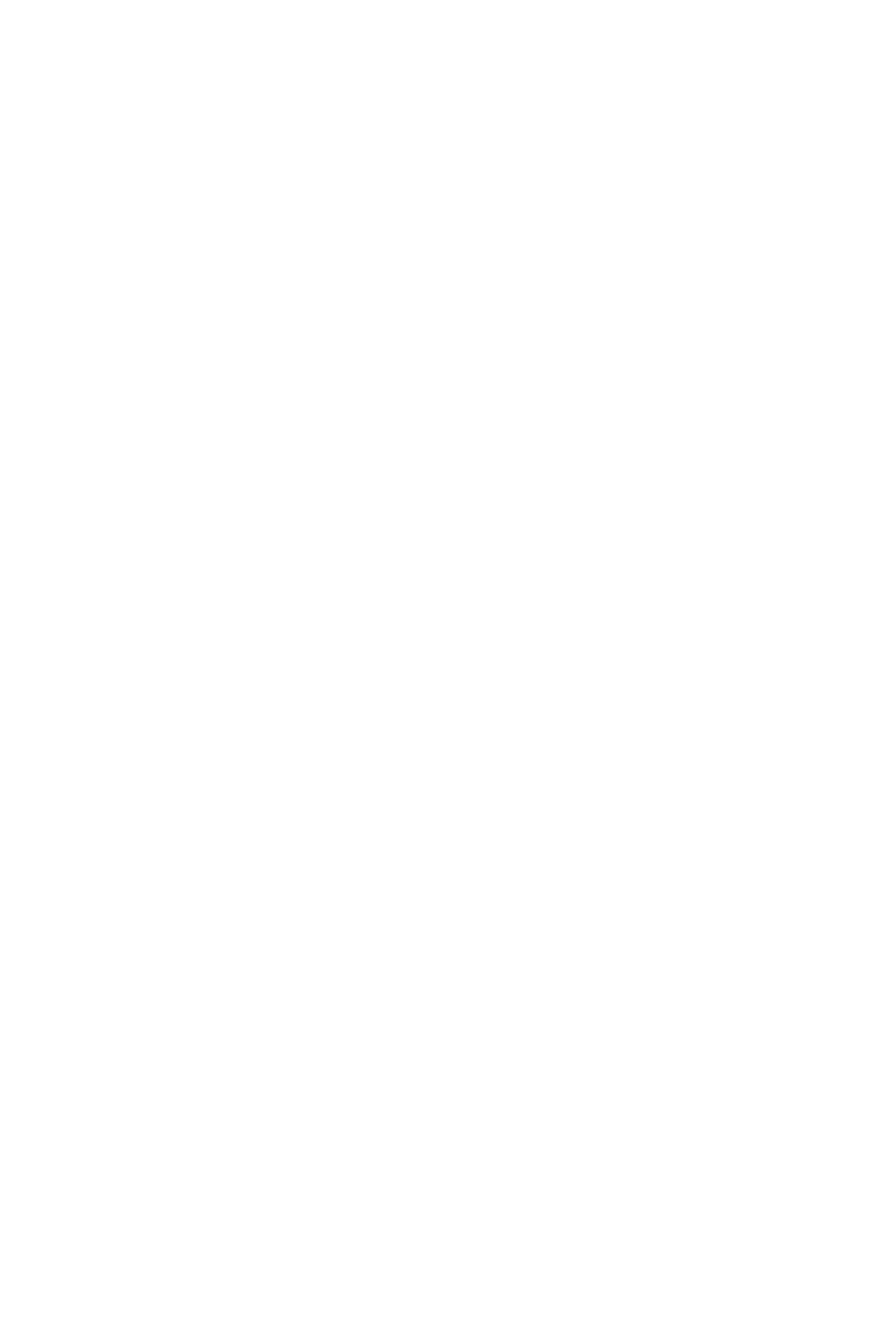## **Pamflethandel**

*Productie, distributie en consumptie van pamfletten in de Nederlandse Republiek rond 1700*

academisch proefschrift

ter verkrijging van de graad van doctor aan de Universiteit van Amsterdam op gezag van de Rector Magnificus prof. dr. ir. K.I.J. Maex ten overstaan van een door het College voor Promoties ingestelde commissie, in het openbaar te verdedigen in de Agnietenkapel op woensdag 11 mei 2022, te 16.00 uur

> door Rindert Jagersma geboren te Leiden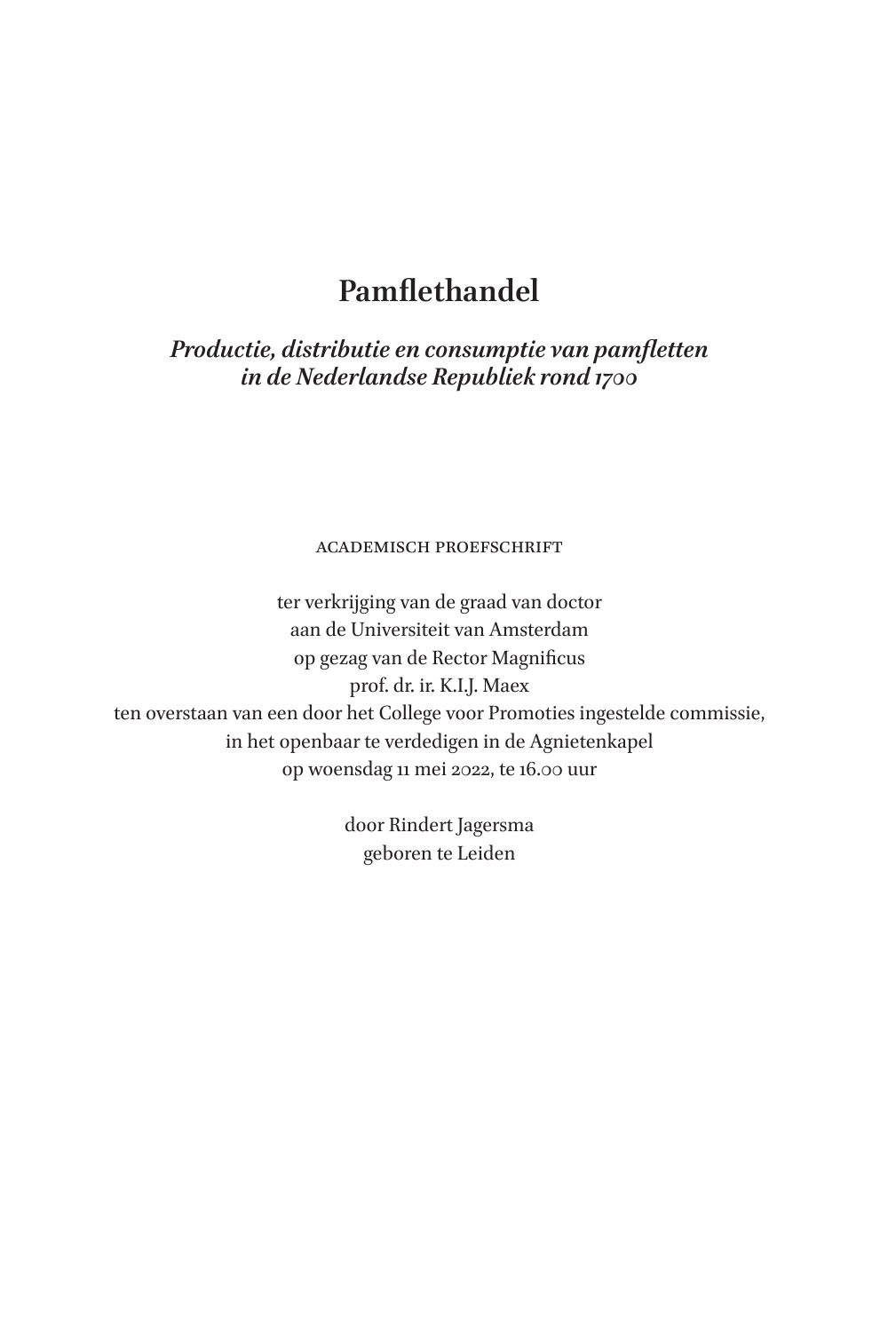### *Promotiecommissie*

| Prof. dr. E.M.P. van Gemert                                                                                                     | Universiteit van Amsterdam                                                                                                                    |
|---------------------------------------------------------------------------------------------------------------------------------|-----------------------------------------------------------------------------------------------------------------------------------------------|
| dr. P. Dijstelberge                                                                                                             | Universiteit van Amsterdam                                                                                                                    |
| Prof. dr. E.A. Kuitert<br>Prof. dr. F.A.W.G. Janssen<br>Prof. dr. H.F.K. van Nierop<br>Prof. dr. G.T. Jensma<br>dr. J.L. Salman | Universiteit van Amsterdam<br>Universiteit van Amsterdam<br>Universiteit van Amsterdam<br>Rijksuniversiteit Groningen<br>Universiteit Utrecht |
|                                                                                                                                 |                                                                                                                                               |

Faculteit der Geesteswetenschappen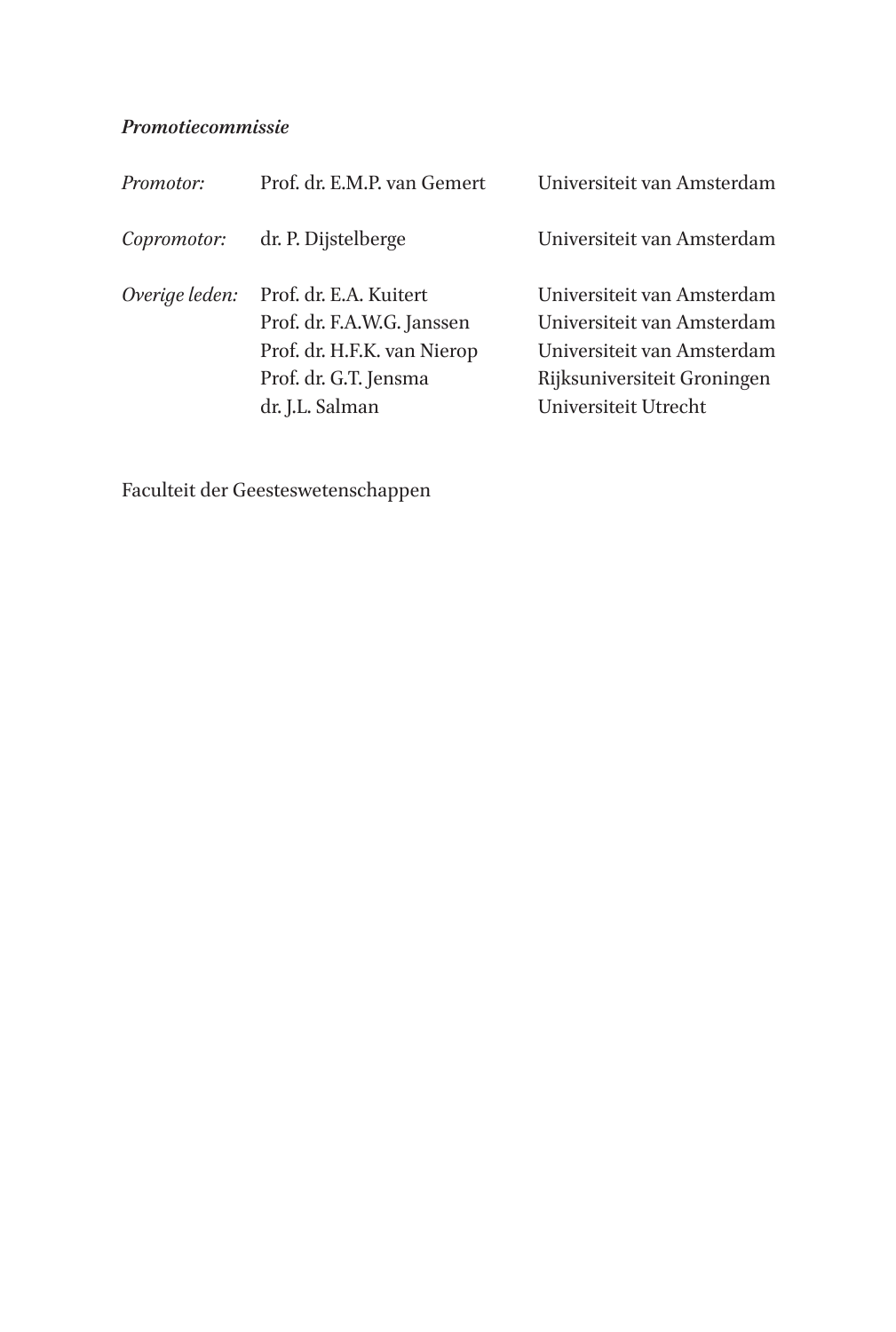*Opgedragen aan mijn ouders*